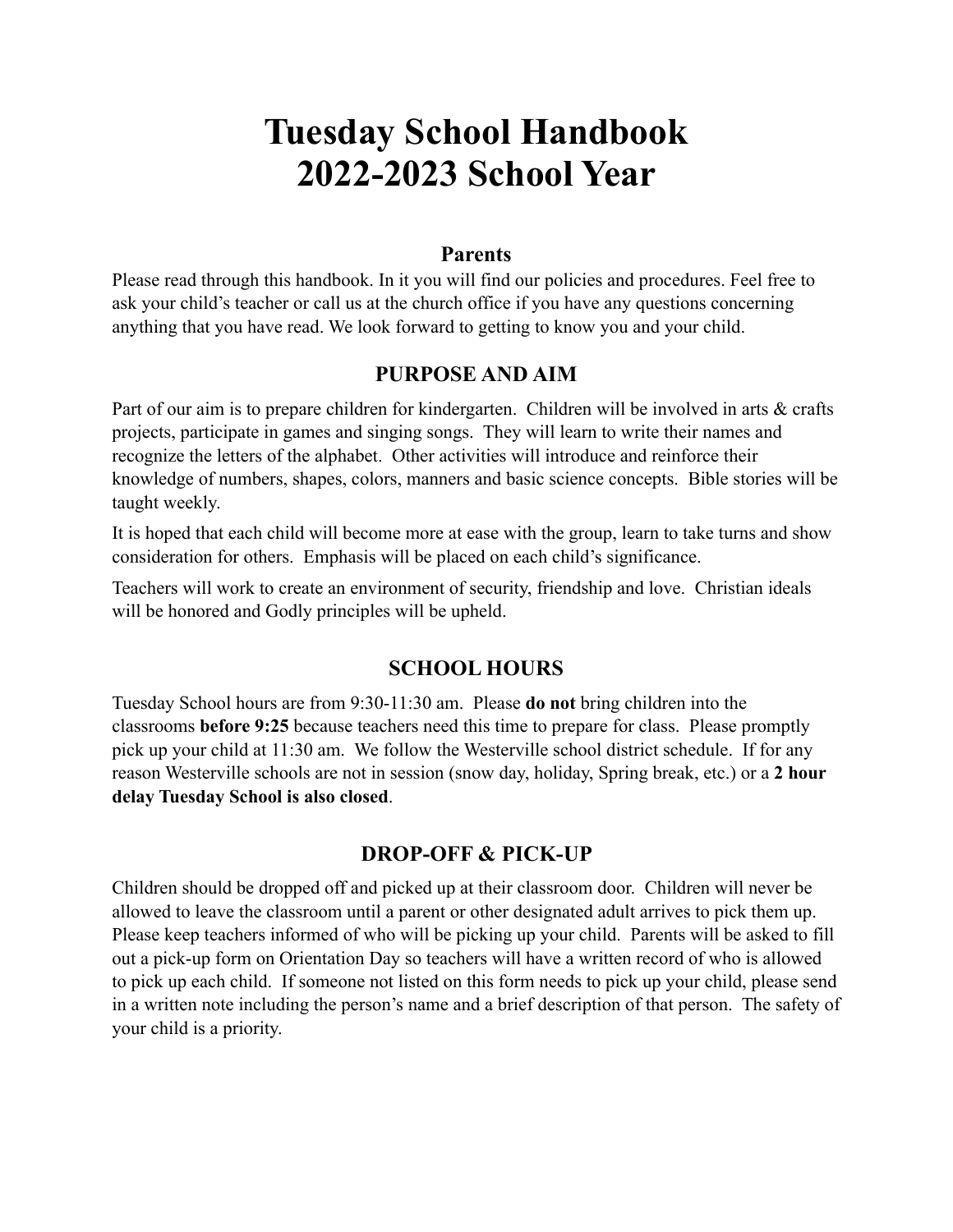### **IMPORTANT DATES 2022-2023**

| September 6  | Orientation 10:00-11:00 AM                 |
|--------------|--------------------------------------------|
| September 13 | First Day of School                        |
| October 4    | Doughnuts with Dad                         |
| October 18   | Fire Safety                                |
| October 25   | <b>Fall Harvest Party</b>                  |
| November 8   | No School (Election Day)                   |
| November 22  | Thanksgiving Feast (Everyone Brings Snack) |
| December 6   | Getting ready for Santa 6:30pm-7:30pm      |
| December 13  | Christmas Party                            |
| December 20  | No School (Winter Break)                   |
| December 27  | No School (Winter Break)                   |
| January 10   | Muffins with Mom                           |
| January 31   | Pajama Party                               |
| February 14  | Valentine Party                            |
| March 14     | Goodies with Grandparents                  |
| March 28     | No School <i>(spring Break)</i>            |
| April 4      | <b>Easter Party</b>                        |
| May 9        | Graduation                                 |

### **FEES AND SUPPLIES**

There is an enrollment fee of \$130.00 which is due on Orientation Day. This helps to cover the cost of supplies during the school year. Tuesday School is a ministry of the Spring Road Church of Christ and our staff is made up of volunteers. This allows us to use the entire enrollment fee on craft supplies, toys and other materials for the children. Please send in the following supplies for your child by the first day of school:

Paint Shirt- an art smock or large shirt to protect clothes from paint with your child's name on it

We will have a sign-up at orientation for other classroom supplies that will be needed.

A Tuesday School bag with your child's name on it will be handed out on the first day of school. Please bring this bad to class each and every week. At home please empty those bags every week to look over your child's papers and look for notes and reminders.

#### **ILLNESS**

If your child has a fever or was sick to his/her stomach that morning, please do not send him/her to school. This helps in preventing the spread of germs and sickness. **PLEASE DO NOT**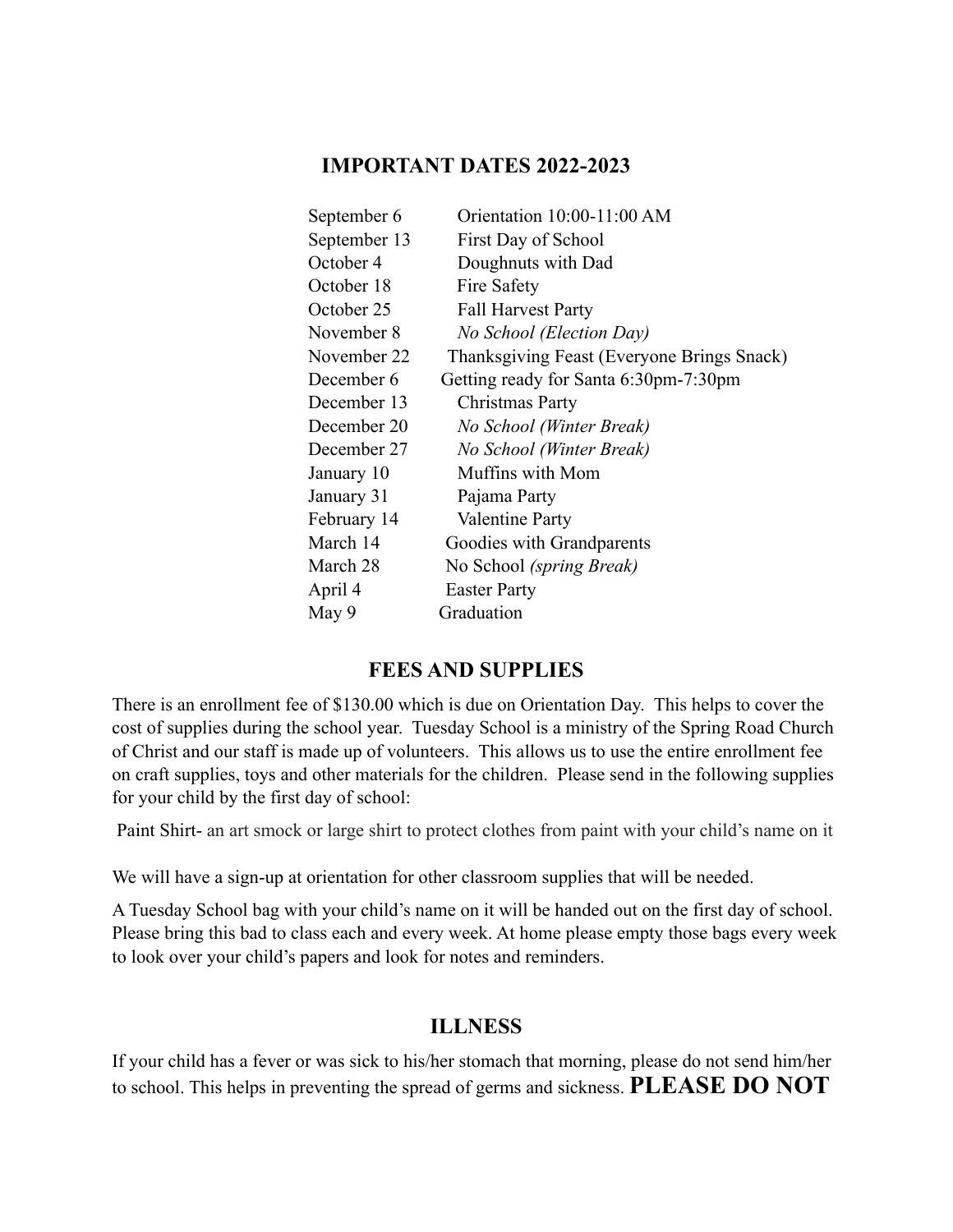# **SEND YOUR CHILD TO SCHOOL IF THEY EXHIBIT ANY SYMPTOMS OF COVID-19 or have been exposed to someone with**

**COVID-19**. Please call the church office if your child develops a contagious disease that may affect the other children: 614-882-190

### **DISCIPLINE**

If any discipline is necessary it will be carried out in a firm but loving manner. If a child is particularly disruptive, he or she may be removed from the group and gently helped to understand that the school is not the time for such behavior. If the behavior continues, a time out may be assigned in the classroom or with another adult on staff. Parents will be notified if this happens. Tuesday School reserves the right to exclude a child from school (prohibit attendance) if he or she causes physical harm or displays extremely disruptive behavior.

### **CLOTHING**

Please send your child to school in play clothes. They have active playtime as well as messy crafts and painting projects. Their clothes may get dirty, and it is important for them to be comfortable at school.

### **TOYS**

No toys please. This can be disruptive to the class, which has been carefully planned out. Certain days may be set aside as sharing days, and you will be notified by your child's teachers about those days.

### **ACTIVITY CALENDAR**

A calendar with special activities, important dates and snack reminders will go home every month.

### **SNACK LIST**

Each class will post a snack list. Every family is asked to sign up to bring in nutritional snacks for the entire class. The lists will be posted on Orientation Day. **ALL SNACKS MUST BE PEANUT FREE.** 

# **BIRTHDAYS**

If your child's birthday falls during the school year, you are encouraged to bring in a special treat for the class to honor your child's special day. If your child has a summer birthday, a 'half